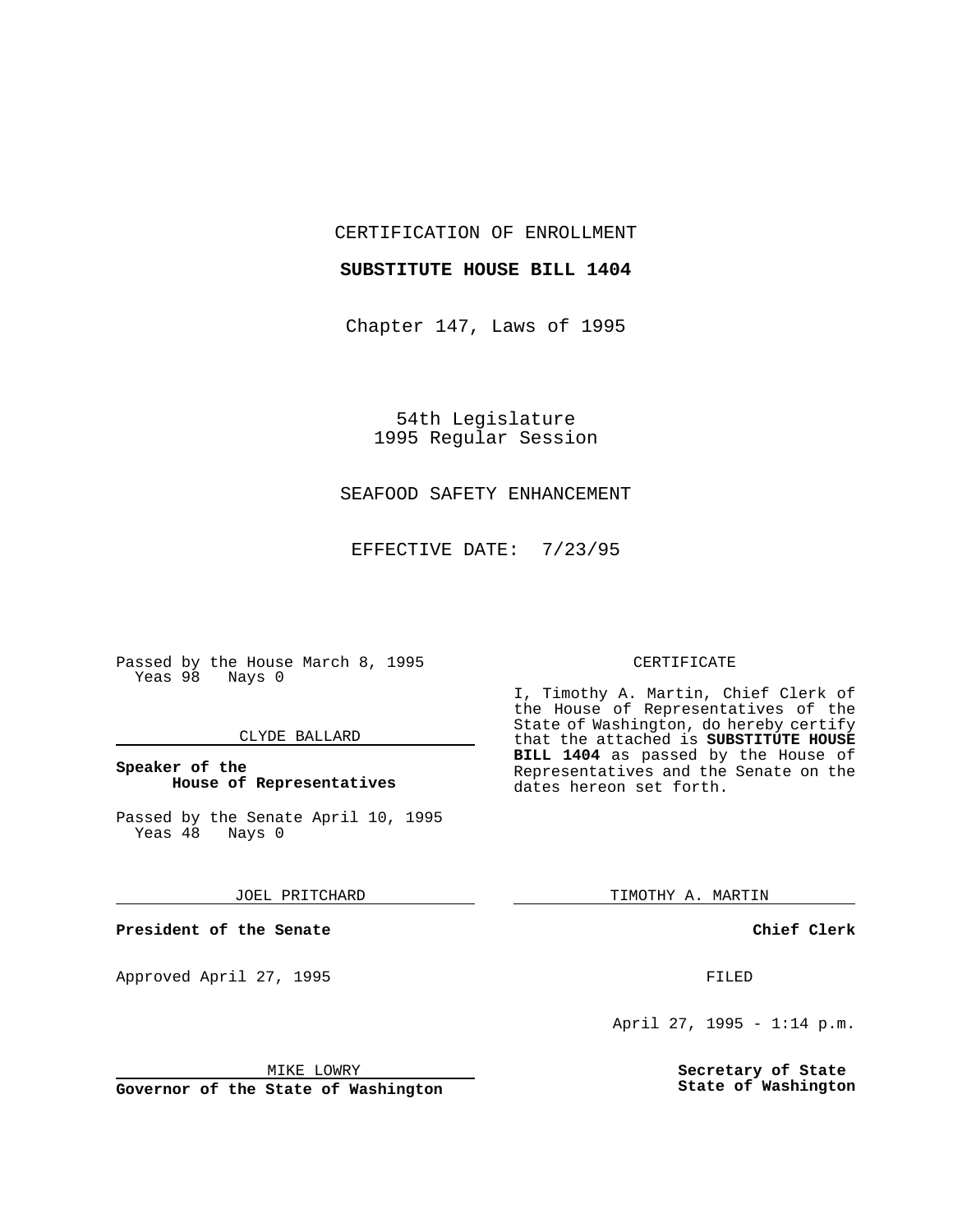# **SUBSTITUTE HOUSE BILL 1404** \_\_\_\_\_\_\_\_\_\_\_\_\_\_\_\_\_\_\_\_\_\_\_\_\_\_\_\_\_\_\_\_\_\_\_\_\_\_\_\_\_\_\_\_\_\_\_

\_\_\_\_\_\_\_\_\_\_\_\_\_\_\_\_\_\_\_\_\_\_\_\_\_\_\_\_\_\_\_\_\_\_\_\_\_\_\_\_\_\_\_\_\_\_\_

Passed Legislature - 1995 Regular Session

#### **State of Washington 54th Legislature 1995 Regular Session**

**By** House Committee on Natural Resources (originally sponsored by Representatives Fuhrman, Buck and Basich; by request of Department of Health)

Read first time 02/20/95.

 AN ACT Relating to seafood safety enhancement; amending RCW 69.30.010, 69.30.030, 69.30.050, 69.30.110, 69.30.120, and 69.30.140; adding a new section to chapter 43.70 RCW; and prescribing penalties.

BE IT ENACTED BY THE LEGISLATURE OF THE STATE OF WASHINGTON:

 **Sec. 1.** RCW 69.30.010 and 1991 c 3 s 303 are each amended to read as follows:

 When used in this chapter, the following terms shall have the following meanings:

 (1) "Shellfish" means all varieties of fresh and frozen oysters, 10 mussels, ((and)) clams, and scallops, either shucked or in the shell, and any fresh or frozen edible products thereof.

 (2) "Sale" means to sell, offer for sale, barter, trade, deliver, consign, hold for sale, consignment, barter, trade, or delivery, and/or possess with intent to sell or dispose of in any commercial manner.

 (3) "Shellfish growing areas" means the lands and waters in and upon which shellfish are grown for harvesting in commercial quantity or for sale for human consumption.

 (4) "Establishment" means the buildings, together with the necessary equipment and appurtenances, used for the storage, culling,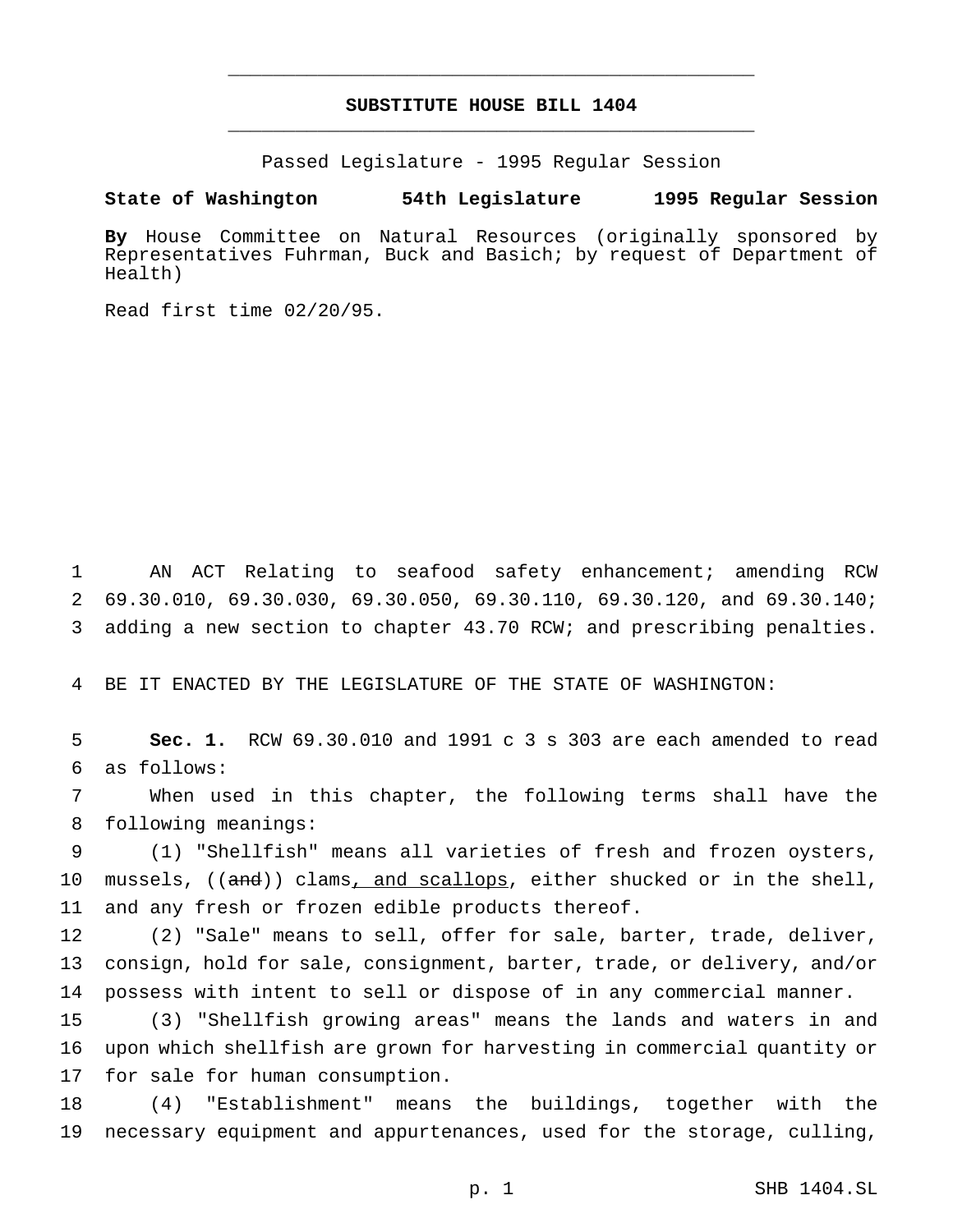shucking, packing and/or shipping of shellfish in commercial quantity or for sale for human consumption.

 (5) "Person" means any individual, partnership, firm, company, corporation, association, or the authorized agents of any such entities.

(6) "Department" means the state department of health.

 (7) "Secretary" means the secretary of health or his or her authorized representatives.

 (8) "Commercial quantity" means any quantity exceeding: (a) Forty 10 pounds of mussels; (b) one hundred oysters; (c) fourteen ((horseclams)) 11  $horse clams$ ; (d) six geoducks; (( $o~~r~~$ )) (e) fifty pounds of hard or soft</u> 12 shell clams; or (f) fifty pounds of scallops. The poundage in this subsection (8) constitutes weight with the shell.

 (9) "Fish and wildlife enforcement officer" means a fisheries 15 patrol officer or an ex officio fisheries patrol officer as defined in RCW 75.08.011 (4) and (5) or a wildlife agent or an ex officio wildlife agent as defined in RCW 77.08.010 (5) and (6).

 **Sec. 2.** RCW 69.30.030 and 1955 c 144 s 3 are each amended to read as follows:

 The state board of health shall cause such investigations to be made as are necessary to determine reasonable requirements governing 22 the sanitation of shellfish, shellfish growing areas, and shellfish plant facilities and operations, in order to protect public health and 24 carry out the provisions of this chapter; and shall adopt such requirements as rules and regulations of the state board of health. Such rules and regulations may include reasonable sanitary requirements relative to the quality of shellfish growing waters and areas, boat and barge sanitation, building construction, water supply, sewage and waste water disposal, lighting and ventilation, insect and rodent control, shell disposal, garbage and waste disposal, cleanliness of establishment, the handling, storage, construction and maintenance of equipment, the handling, storage and refrigeration of shellfish 33 ( $(\text{and})_{\perp}$  the identification of containers, and the handling, maintenance, and storage of permits, certificates, and records 35 regarding shellfish taken under this chapter.

 **Sec. 3.** RCW 69.30.050 and 1985 c 51 s 2 are each amended to read as follows: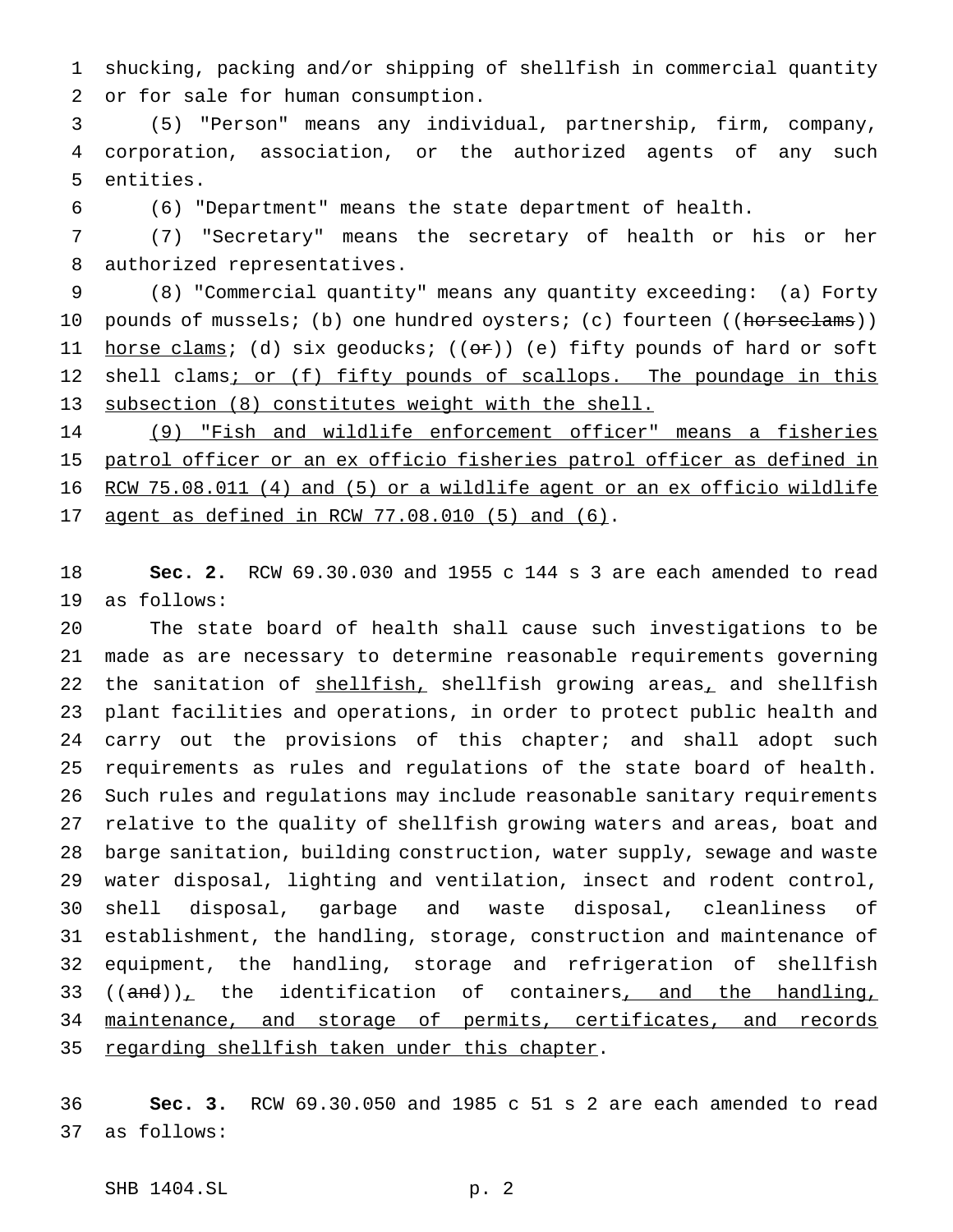1 Shellfish growing areas, from which shellfish are removed in a 2 commercial quantity or for sale for human consumption shall ((be in a 3 safe and sanitary condition, meeting)) meet the requirements of this 4 chapter and the state board of health; and such shellfish growing areas 5 shall be so certified by the department. Any person desiring to remove 6 shellfish in a commercial quantity or for sale for human consumption 7 from a growing area in the state of Washington shall first apply to the 8 department for a certificate of approval of the growing area. The 9 department shall cause the shellfish growing area to be inspected and 10 if the area meets the ((sanitary)) requirements of this chapter and the 11 state board of health, the department shall issue a certificate of 12 approval for that area. Such certificates shall be issued for a period 13 not to exceed twelve months and may be revoked at any time the area is 14 found not to be in compliance with the ((sanitary)) requirements of 15 this chapter and the state board of health.

16 Shellfish growing areas from which shellfish are removed in a 17 commercial quantity for purposes other than human consumption including 18 but not limited to bait or seed, shall be readily subject to monitoring 19 and inspections, and shall otherwise be of a character ensuring that 20 shellfish harvested from such areas are not diverted for use as food. 21 A certificate of approval issued by the department for shellfish 22 growing areas from which shellfish are to be removed for purposes other 23 than human consumption shall specify the date or dates and time of 24 harvest and all applicable conditions of harvest, identification by 25 tagging, dying, or other means, transportation, processing, sale, and 26 other factors to ensure that shellfish harvested from such areas are 27 not diverted for use as food.

28 **Sec. 4.** RCW 69.30.110 and 1985 c 51 s 4 are each amended to read 29 as follows:

30 It is unlawful for any person to possess a commercial quantity of 31 shellfish or to sell or offer to sell ((for human consumption)) 32 shellfish in the state which have not been grown, shucked, packed, or 33 shipped in accordance with the provisions of this chapter. Failure of 34 a shellfish grower to display immediately a certificate of approval 35 issued under RCW 69.30.050 to an authorized representative of the 36 department, a ((fisheries patrol officer, or an ex officio fisheries 37 patrol officer)) fish and wildlife enforcement officer, or an ex 38 officio fish and wildlife enforcement officer subjects the grower to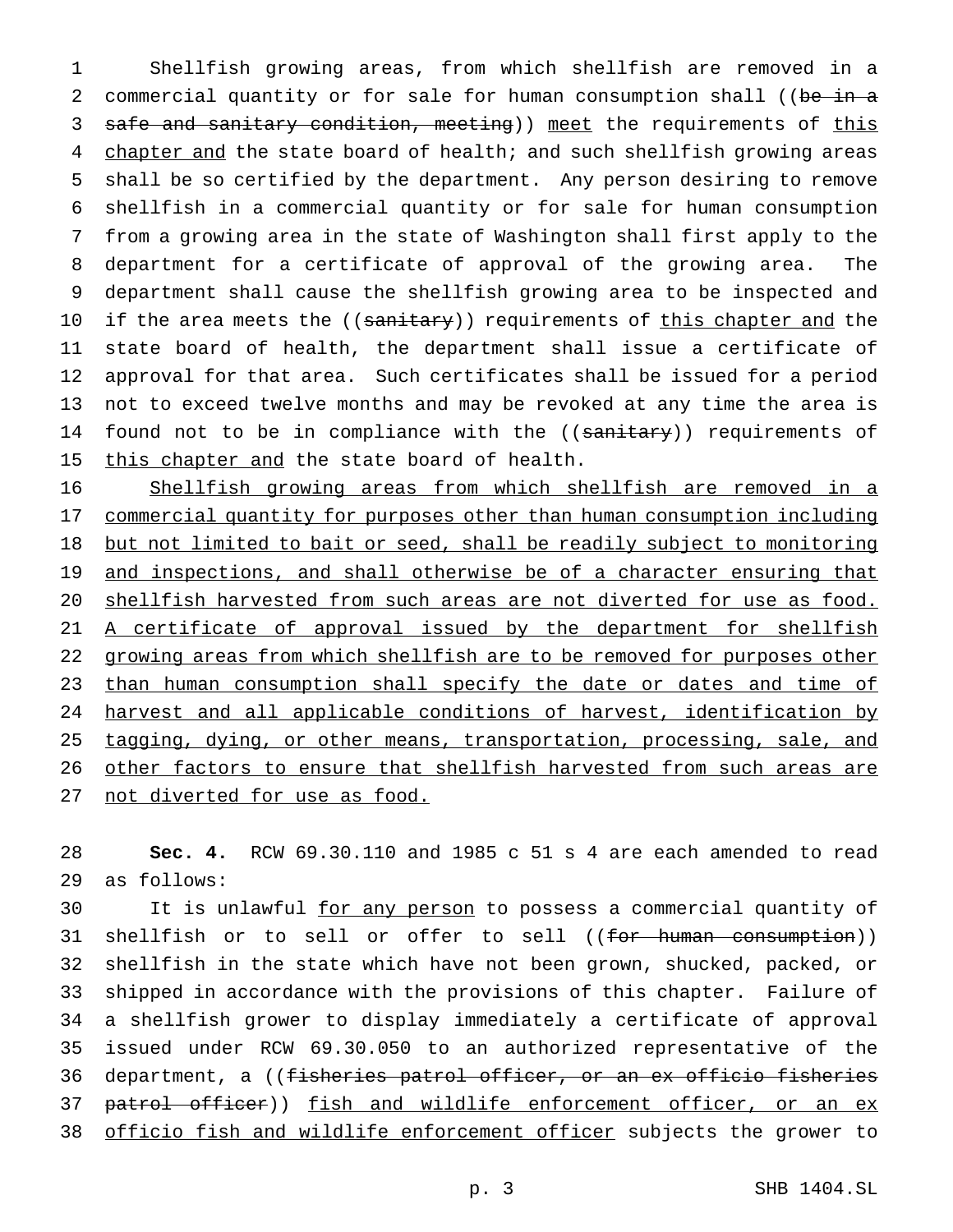1 the penalty provisions of this chapter, as well as immediate seizure of 2 the shellfish by the representative or officer.

3 Failure of a shellfish processor to display a certificate of 4 approval issued under RCW 69.30.060 to an authorized representative of 5 the department, a ((fisheries patrol)) fish and wildlife enforcement 6 officer, or an ex officio ((<del>fisheries patrol</del>)) fish and wildlife 7 enforcement officer subjects the processor to the penalty provisions of 8 this chapter, as well as immediate seizure of the shellfish by the 9 representative or officer.

 Shellfish seized under this section shall be subject to prompt disposal by the representative or officer and may not be used for human consumption. The state board of health shall develop by rule procedures for the disposal of the seized shellfish.

14 **Sec. 5.** RCW 69.30.120 and 1985 c 51 s 5 are each amended to read 15 as follows:

16 The department may enter and inspect any shellfish growing area or 17 establishment for the purposes of determining compliance with this 18 chapter and rules adopted under this chapter. The department may 19 inspect all shellfish, all permits, all certificates of approval and 20 all ((shellfish, and take for inspection such samples of shellfish as 21 may reasonably be necessary to carry out the provisions of this 22 chapter)) records.

23 During such inspections the department shall have free and 24 unimpeded access to all buildings, yards, warehouses, storage and 25 transportation facilities, vehicles, and other places reasonably 26 considered to be or to have been part of the regulated business or 27 entity, to all ledgers, books, accounts, memorandums, or records 28 required to be compiled or maintained under this chapter or under rules 29 adopted pursuant to this chapter, and to any products, components, or 30 other materials reasonably believed to be or to have been used, 31 processed, or produced by or in connection with the regulated business 32 or activity. In connection with such inspections the department may 33 take such samples or specimens as may be reasonably necessary to 34 determine whether there exists a violation of this chapter or rules 35 adopted under this chapter. 36 Inspection of establishments may be conducted between eight a.m.

37 and five p.m. on any weekday that is not a legal holiday, during any 38 time the regulated business or entity has established as its usual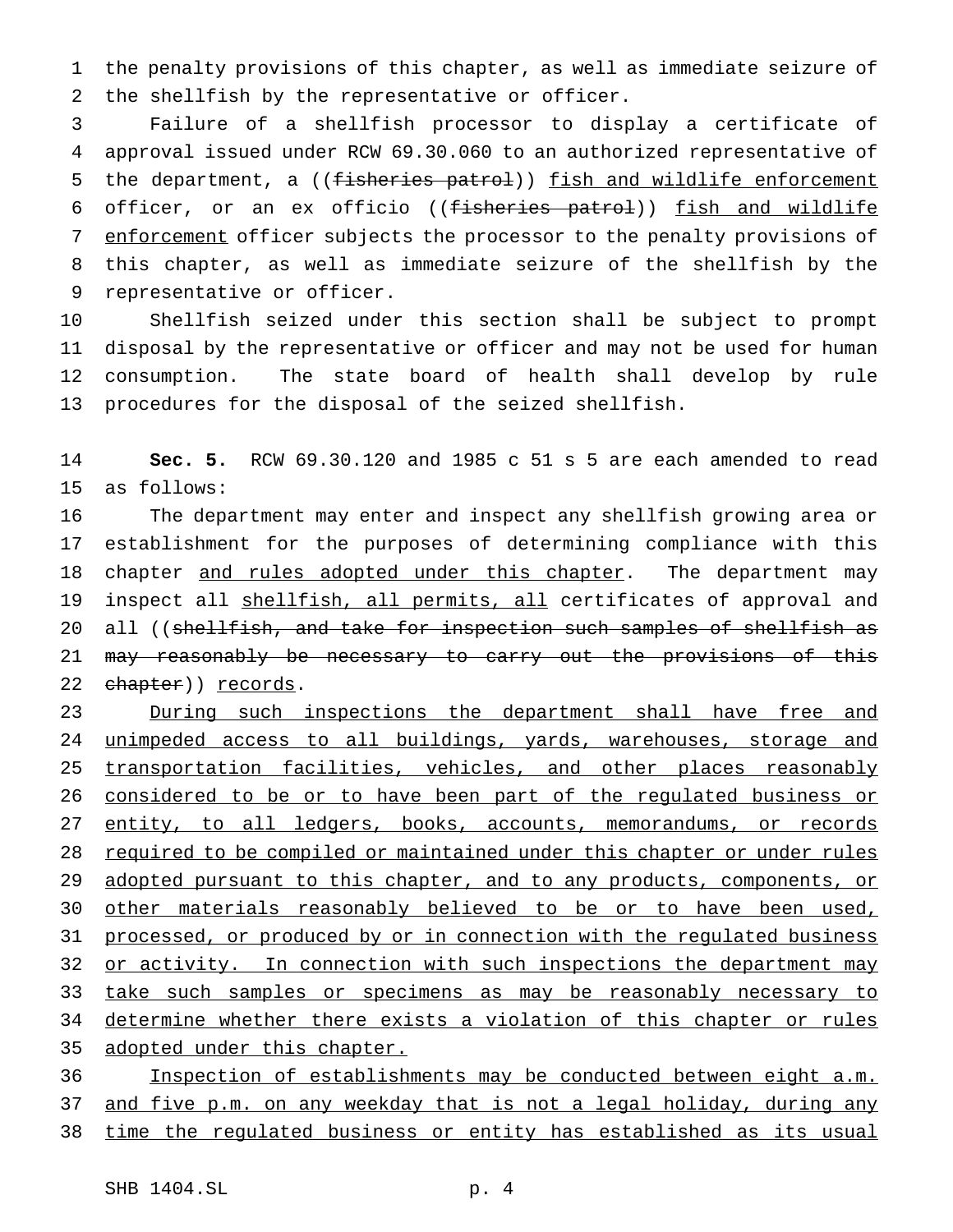1 business hours, at any time the regulated business or entity is open 2 for business or is otherwise in operation, and at any other time with 3 the consent of the owner or authorized agent of the regulated business 4 or entity. 5 The department may apply for an administrative inspection warrant

6 to a court of competent jurisdiction and an administrative inspection 7 warrant may issue where:

8 (1) The department has attempted an inspection under this chapter 9 and access to all or part of the regulated business or entity has been 10 actually or constructively denied; or

11 (2) There is reasonable cause to believe that a violation of this 12 chapter or of rules adopted under this chapter is occurring or has 13 occurred.

14 ((For purposes of this chapter, fisheries patrol officers or ex 15 officio fisheries patrol officers are limited to entry, inspection, and 16 destruction of shellfish to achieve compliance with RCW 69.30.110 and 17 <del>to taking for inspection samples of shellfish as may reasonably be</del> 18 necessary to carry out this chapter.))

19 **Sec. 6.** RCW 69.30.140 and 1985 c 51 s 6 are each amended to read 20 as follows:

21 Any person ((<del>found</del>)) convicted of violating any of the provisions 22 of this chapter shall be guilty of a gross misdemeanor( $(-\text{ and upon})$ 23 conviction thereof shall be subject to a fine of not less than twenty-24 five dollars nor more than one thousand dollars, or imprisonment in the 25 county jail of the county in which the offense was committed for not 26 <del>less than thirty days nor more than one year, or to both fine and</del> 27 imprisonment)). A conviction is an unvacated forfeiture of bail or 28 collateral deposited to secure the defendant's appearance in court, the 29 payment of a fine, a plea of guilty, or a finding of guilt on a 30 violation of this chapter, regardless of whether imposition of sentence 31 is deferred or the penalty is suspended, and shall be treated as a 32 violation conviction for purposes of license forfeiture under RCW 33 75.10.120.

34 NEW SECTION. **Sec. 7.** A new section is added to chapter 43.70 RCW 35 to read as follows:

36 (1) The department may enter and inspect any property, lands, or 37 waters, of this state in or on which any marine species are located or